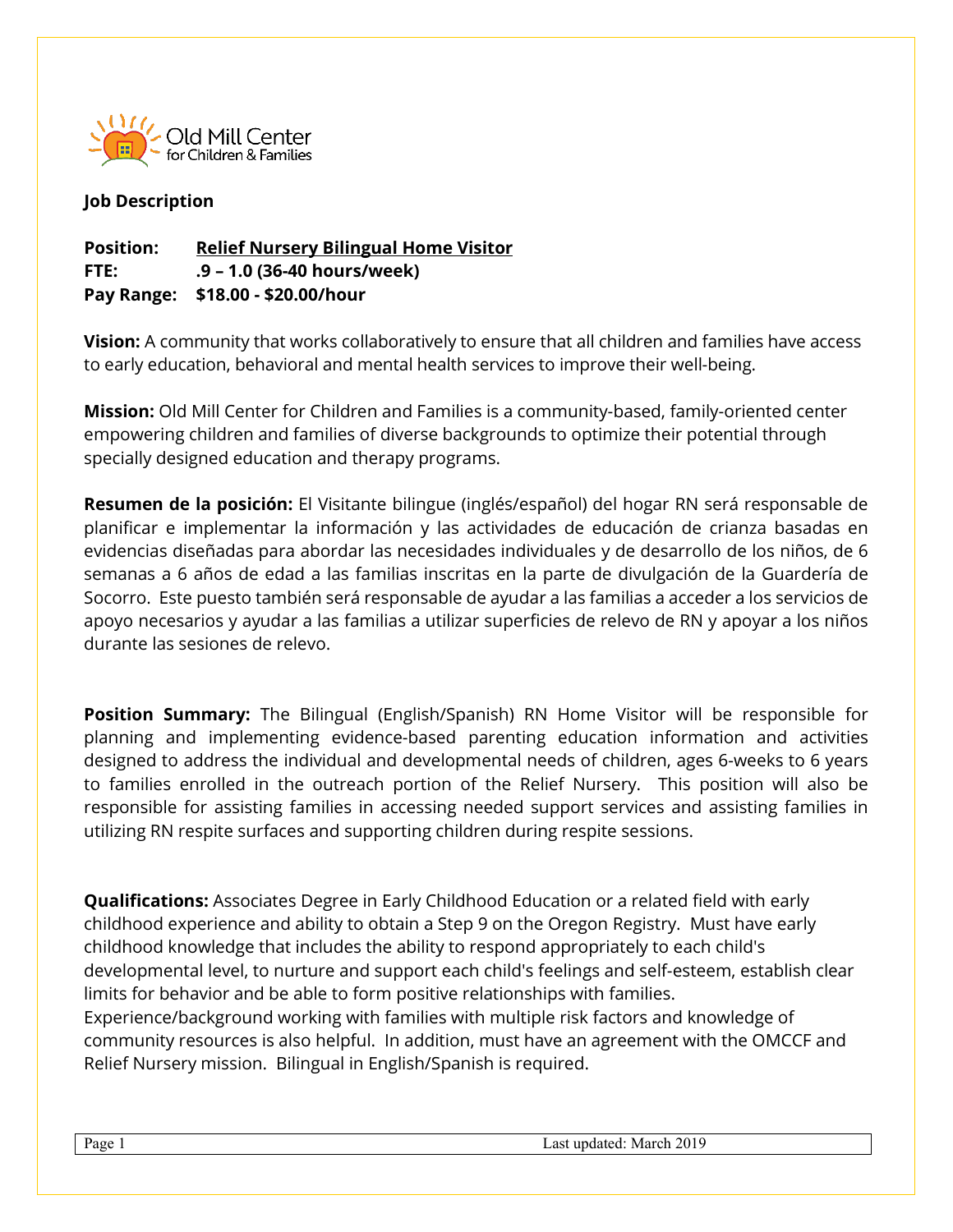**Responsible to Whom:** The RN Bilingual Home Visitor is responsible to the Relief Nursery Program Manager

## **Major Responsibilities**:

- 1. Responsible for Children's Educational Program including:
	- A. Planning and implementing developmentally appropriate activities for family use in the home and/or respite care.
	- B. Assessing children's development using Ages & Stages Questionnaire and Ages & Stages Social Emotional Questionnaire and maintaining data and written records regarding home visits.
	- C. Connecting with other community agencies and professionals as needed to ensure comprehensive services provision.
	- D. Facilitating transition planning.
	- E. Ensuring the safety of the children in the respite classroom, on the playground, during community events or on field trips as needed, including the ability to lift up to 50 lbs.
- 2. Responsible for Parent Support and Information including:
	- A. Providing evidence-based parenting education to parents through home visits or during structured parenting classes as per Relief Nursery Oregon Administrative Rules (OAR's) and Quality Assurance Standards (QAS).
	- B. Meeting parents where they are to build a positive relationship and address family needs.
	- C. Working cooperatively with staff, interns, volunteers to build protective factors and resilience in families.
	- D. Transporting children/families to respite and family events as needed.
	- E. Translation of simple materials for caseload families as needed (i.e. fliers, information pertaining to RN events)
	- F. Attending internal or external meetings to support the needs of enrolled families.
- 3. Shared Responsibility in program and center operation including:
	- A. Ensuring that family files are appropriately maintained and are up-to-date, including developmental assessments, OARN forms, home visit reports, permission and release forms, etc.
	- B. Communicating with Program Manager about routines, events, problems and family concerns and participating in scheduled reflective supervision.
	- C. Participating in Relief Nursery and OMCCF meetings and training.
	- D. Attending additional meetings as delegated by the Program Manager.
- 4. Other Related Duties as assigned including:
	- A. Maintaining a positive job attitude including positive team behavior (e.g. willing to pitch in, problem solving attitude, positive communication style, etc.)
	- B. Maintaining and updating the appropriate background check, pediatric first aid/CPR and food handler's certification and approved auto insurance levels and good driving record.